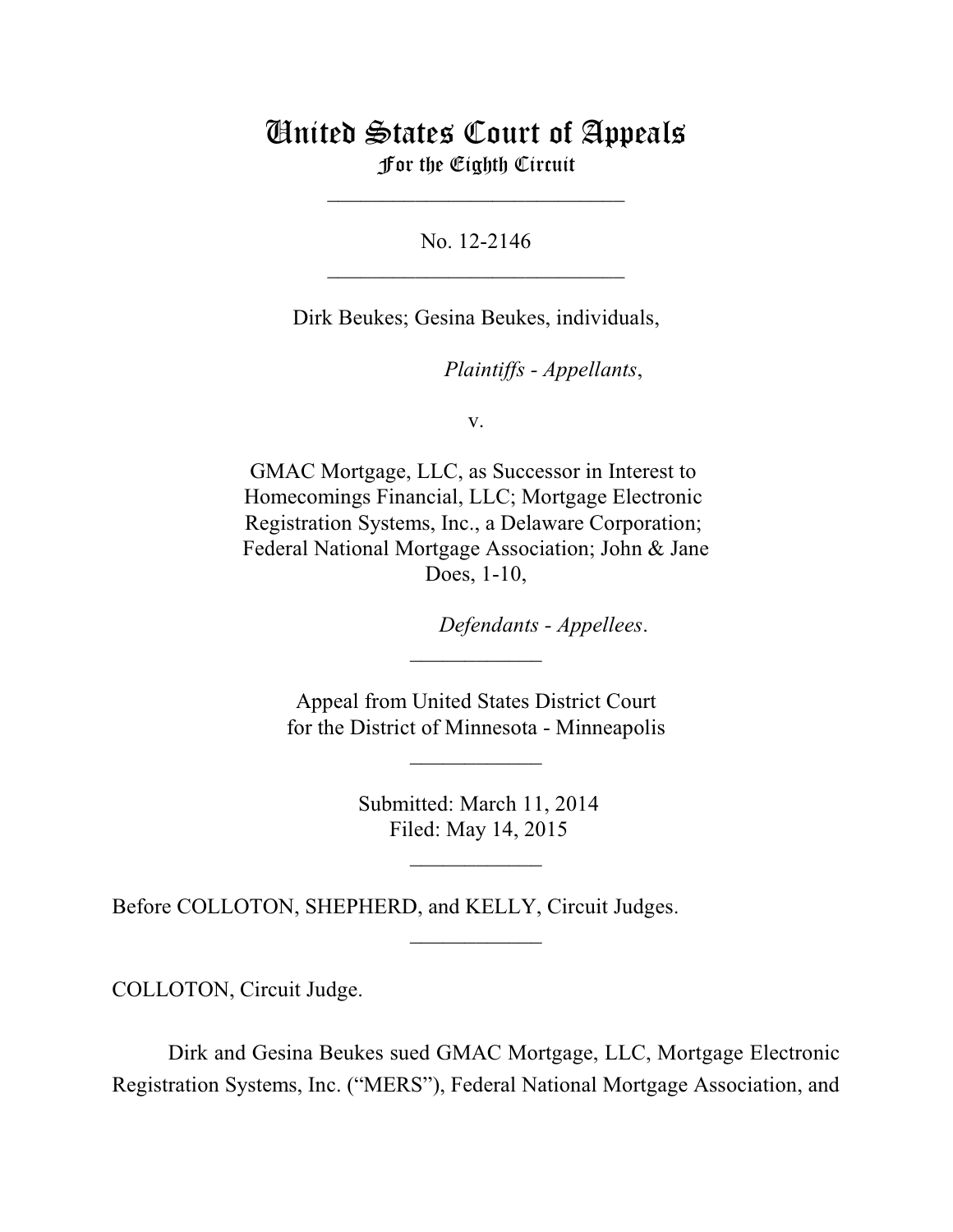a number of unnamed defendants. The Beukeses sought to rescind a mortgage loan transaction pursuant to rights granted by the Truth in Lending Act, 15 U.S.C. § 1635(a). They also sought damages under 15 U.S.C. § 1640 for alleged violations of the Act.

The district court<sup>1</sup> granted summary judgment for the defendants and dismissed the action. We held the Beukeses' appeal pending the Supreme Court's decision in *Jesinoski v. Countrywide Home Loans, Inc.*, 135 S. Ct. 790 (2015), which addressed one of two alternative grounds cited by the district court. Although *Jesinoski* undermines the district court's first reason for granting summary judgment, we conclude that the second ground justified the dismissal, and we therefore affirm.

I.

The Truth in Lending Act provides that when a borrower in a mortgage loan transaction grants a security interest in her principal dwelling, the borrower has a right to rescind the transaction until the third business day after the transaction is consummated or the lender delivers information and disclosures required by the Act, whichever is later. 15 U.S.C. § 1635(a). Even if the lender never makes the required disclosures, however, the borrower's right to rescind expires three years after the date of consummation of the transaction. *Id*. § 1635(f).

The Beukeses entered into a mortgage loan transaction on September 28, 2007, to refinance a loan of \$247,000 secured by their residence. The lender, Homecomings Financial, LLC, disclosed a finance charge, as required by 15 U.S.C. § 1638(a)(3), on that date. The Beukeses contend that the disclosure wasinaccurate, such that they never received the disclosures required by the Act.

<sup>&</sup>lt;sup>1</sup>The Honorable Donovan W. Frank, United States District Judge for the District of Minnesota.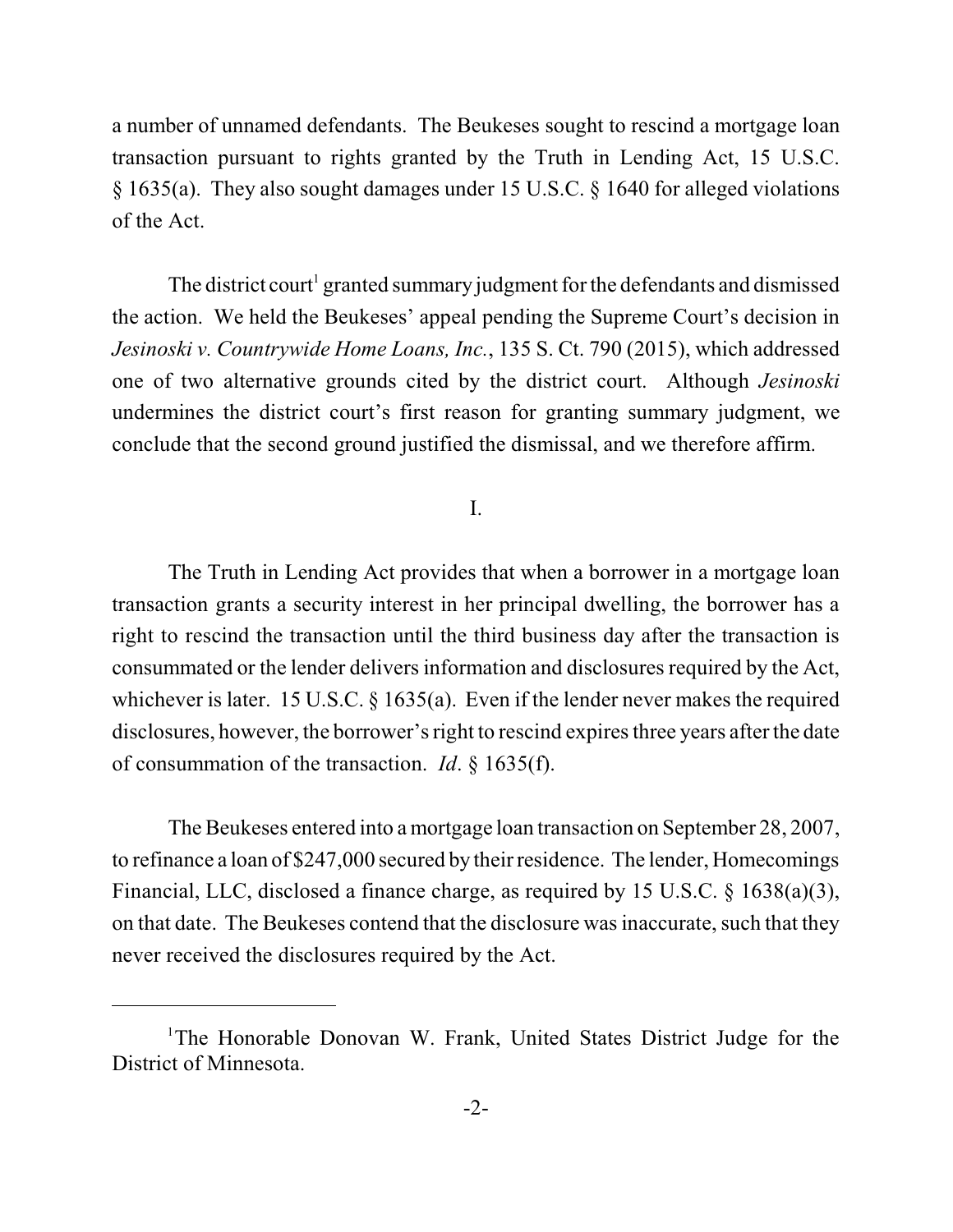On January 21, 2010, the Beukeses mailed a notice of rescission to Homecomings Financial and to its successor-in-interest, GMAC Mortgage, LLC. GMAC refused to rescind the loan. After the Beukeses failed to make payments on the loan, MERS (as nominee for the lender) published on March 18, 2010, the first of six notices of a mortgage foreclosure sale of the Beukeses' property. MERS ultimately purchased the Beukeses' property at a foreclosure sale in May 2010.

The Beukeses initiated this action in November 2010, and followed with an amended complaint in June 2011. They alleged that the amount disclosed to them as the finance charge on the loan understated the amount they were actually charged by \$944.31. The Beukeses sought an order rescinding the mortgage loan transaction based on their notice of January 2010 and damages for failure to comply with the Act.

The district court granted summary judgment in favor of the defendants, and we review the decision *de novo*. Summary judgment is appropriate if there is no genuine issue of material fact for trial and "the movant is entitled to judgment as a matter of law." Fed. R. Civ. P. 56(a).

## II.

The district court's first reason for dismissing the action was that the Beukeses' asserted right to rescind had expired under 15 U.S.C. § 1635(f) before they filed their action in November 2010. According to  $\S$  1635(f), any right to rescind the mortgage transaction because of a failure to disclose the finance charge "expire[d] three years after the date of consummation of the transaction." *Jesinoski* makes clear, however, that a borrower exercises his right of rescission by notifying the creditor of his intention to rescind, whether or not the borrower has filed an action in court. 135 S. Ct. at 792. The Beukeses mailed a notice of rescission to GMAC and Homecomings in January 2010, within three years after they consummated their mortgage loan in September 2007. Thus, if the lender failed to make the required disclosures, the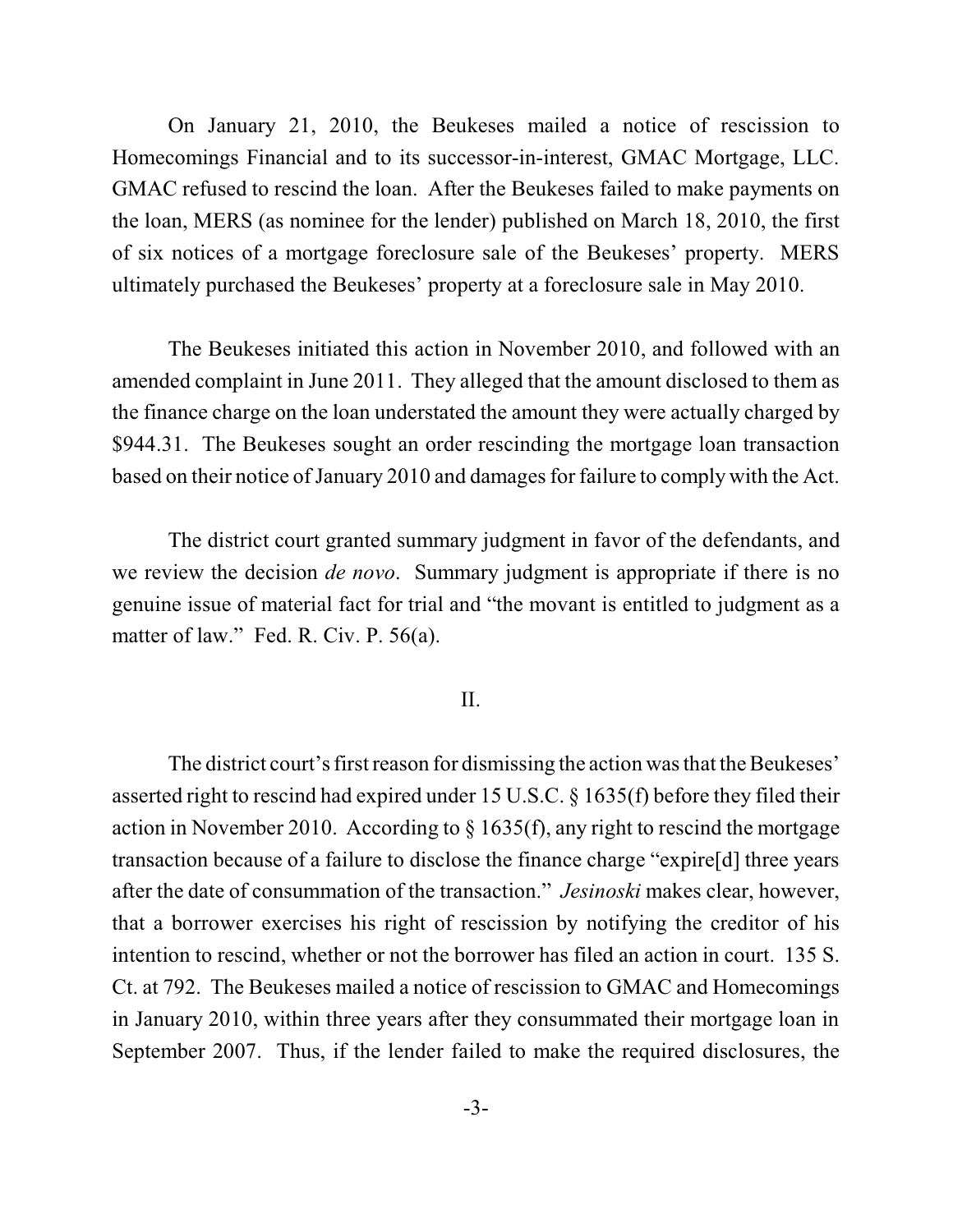Beukeses' right of rescission had not expired. The action should not have been dismissed on the ground that the Beukeses failed to file a lawsuit within three years of the transaction.

The district court ruled alternatively that for purposes of the Beukeses' attempt to exercise a right of rescission in January 2010, the lender accurately had disclosed the finance charge when the transaction was consummated. If the disclosure was accurate, then the Beukeses' right to rescind expired three business days after delivery of the disclosures, *see* 15 U.S.C. § 1635(a), and they had no right to rescind when they sent their notice in January 2010.

The disputed issue is how to measure whether the finance charge disclosed by the lender in 2007 was "accurate." The Act tolerates some variation between the amount disclosed as the finance charge and the actual finance charge. According to 15 U.S.C. § 1605(f)(2)(A), a disclosure of the finance charge generally must be treated as accurate in a refinancing transaction like this one if "the amount disclosed as the finance charge does not vary from the actual finance charge by more than an amount equal to one-half of one percent of the total amount of credit extended." In this case, that amount is \$1235.

But a different rule with a narrower tolerance for variation applies "for the purposes of exercising any rescission rights after the initiation of any judicial or nonjudicial foreclosure process" on the principal dwelling of the borrower. 15 U.S.C.  $§ 1635(i)(2)$ . In that situation, a disclosure of the finance charge must be treated as accurate "if the amount disclosed as the finance charge does not vary from the actual finance charge by more than \$35 or is greater than the amount required to be disclosed." *Id.* The Beukeses contend that the lender's disclosure understated the finance charge by \$944.31, so it was "accurate" if  $\S 1605(f)(2)$  applies, but inaccurate if  $§$  1635(i)(2) governs.